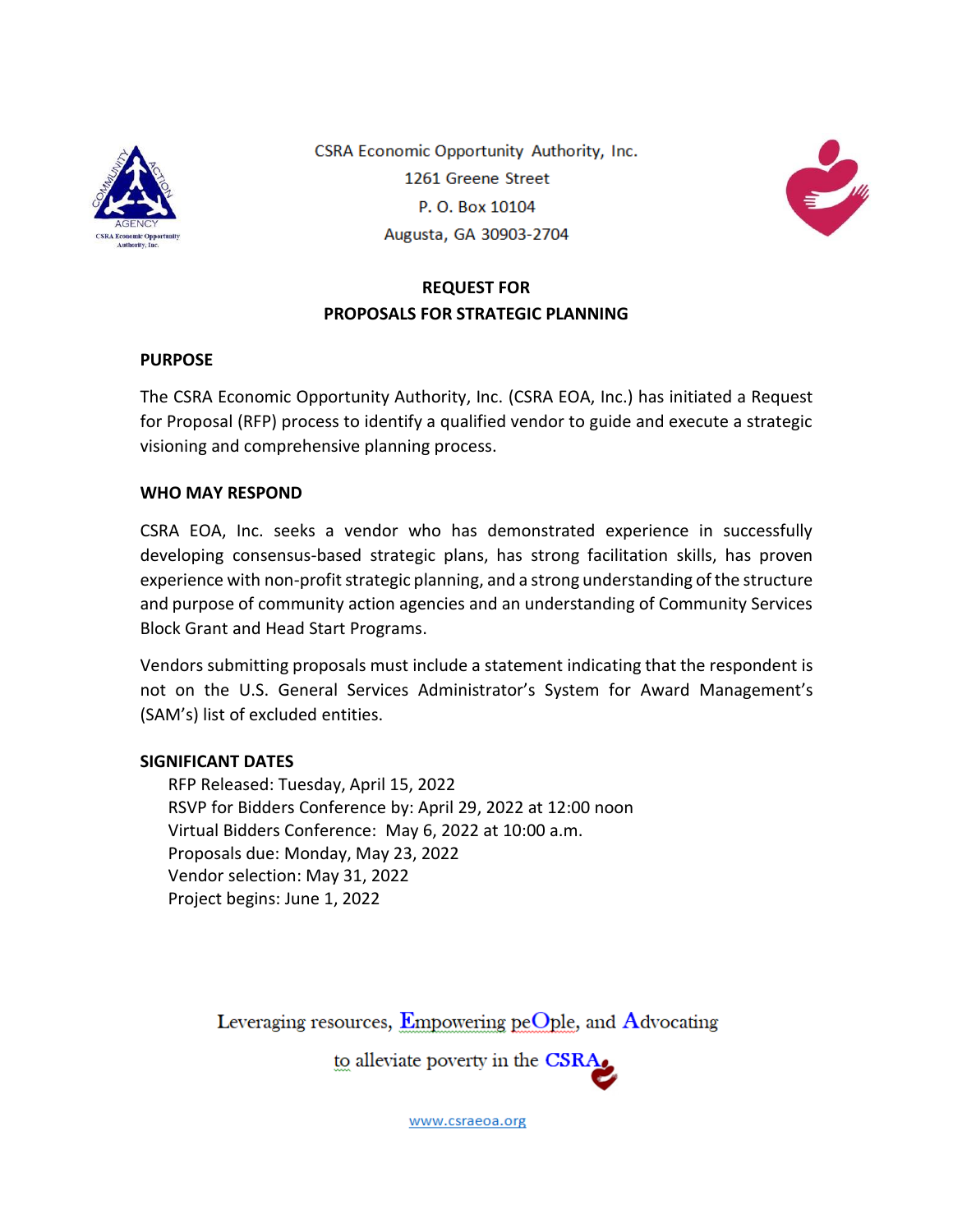### **Table of Contents**

- 1. About the Organization
- 2. Project Overview
- 3. Scope of Work and Deliverables
- 4. Project Goals and Target Audience
- 5. Ownership and Confidentiality
- 6. Proposal Format
- 7. Scoring
- 8. Process for Proposal Submission and Evaluation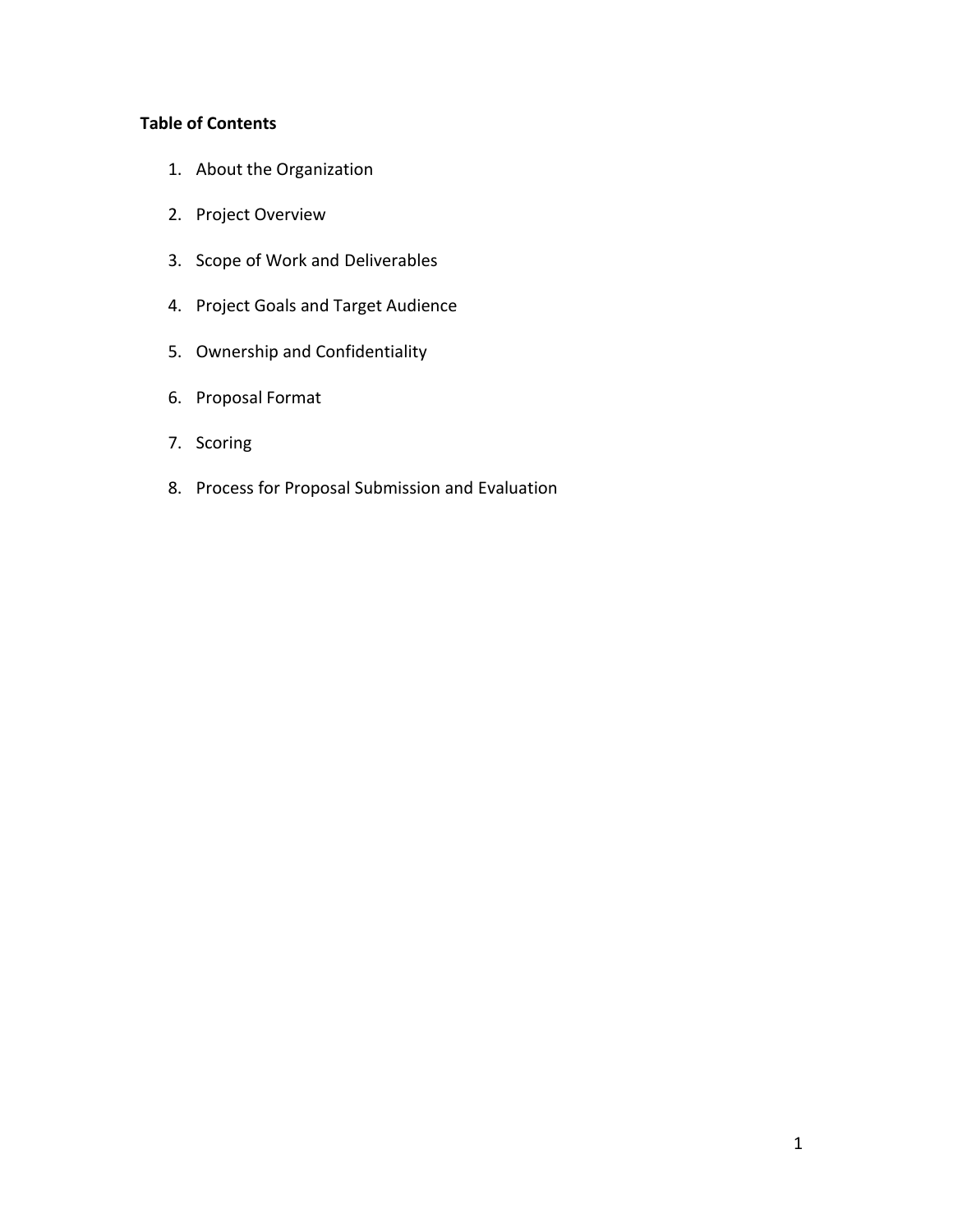## 1. About the Organization

Founded in 1966, CSRA Economic Opportunity Authority, Inc. (CSRA EOA) is a 501(c)(3) nonprofit Community Action Agency serving the counties of Burke, Columbia, Emanuel, Glascock, Jefferson, Jenkins, Lincoln, McDuffie, Richmond, Screven, Taliaferro, Warren and Wilkes (and Bulloch for Head Start only) in Georgia. Created through the Economic Opportunity Act in 1964, Community Action Agencies all have, at the core of their mission, "the elimination of the paradox of poverty in the midst of plenty, by opening to everyone the opportunity for education and training, the opportunity to work, and the opportunity to live in decency and dignity". Our mission is to leverage resources, empower people and advocate to alleviate poverty in the CSRA. CSRA EOA, Inc. operates programs, projects, and services aimed at achieving the organization's mission; innovative, comprehensive, life changing activities that produce quality results in providing a hand up, in garnering resources to strengthen a family and the community. Some of these programs and initiatives include Head Start, Early Head Start, Low-Income Home Energy Assistance, Supportive Services for Veteran Families, Weatherization Assistance Program, and a variety of programs through the Community Services Block Grant, such as our Home Ownership Planning and Education, Homeless Prevention, Senior Nutrition and Wellness, and Crisis Intervention. CSRA EOA, Inc. strives to keep the promise of community action, which is, "Community Action changes people's lives, embodies the spirit of hope, improves communities, and makes America a better place to live. We care about the entire community, and we are dedicated to helping people help themselves and each other." CSRA EOA, Inc. programs are supported through significant partnerships within the communities we serve.

Our core values include integrity, dedication, respect, compassion, cultural competence, diversity, professionalism, accountability, and teamwork. These values are essential as we strive to treat all people with dignity and take action in a united purpose to achieve excellence in the work we do to accomplish the mission of our agency.

Our 27-member tripartite Board of Directors includes public officials or their representatives (1/3), representatives of business, industry, labor, religious, social service, education or other major groups (up to 1/3), and representatives of the low-income communities we serve (at least 1/3). The Board of Directors is fiscally and legally responsible for our agency. This representation provides low-income community members the opportunity to work with elected officials, local organizations and businesses during the development of solutions to poverty, and ensures that they have a stake in their community.

Programs or services administered by each entity must support activities and services designed to assist low-income families and individuals to become self-sufficient. These programs and services are guided by three broad anti-poverty goals to include: (1) Individuals and families with low income are stable and achieve economic security. (2) Communities where people with low incomes live are healthy and offer economic opportunity. (3) People with low incomes are engaged and active in building opportunities in communities. Additionally, CSRA EOA, Inc. works to increase our capacity to achieve results through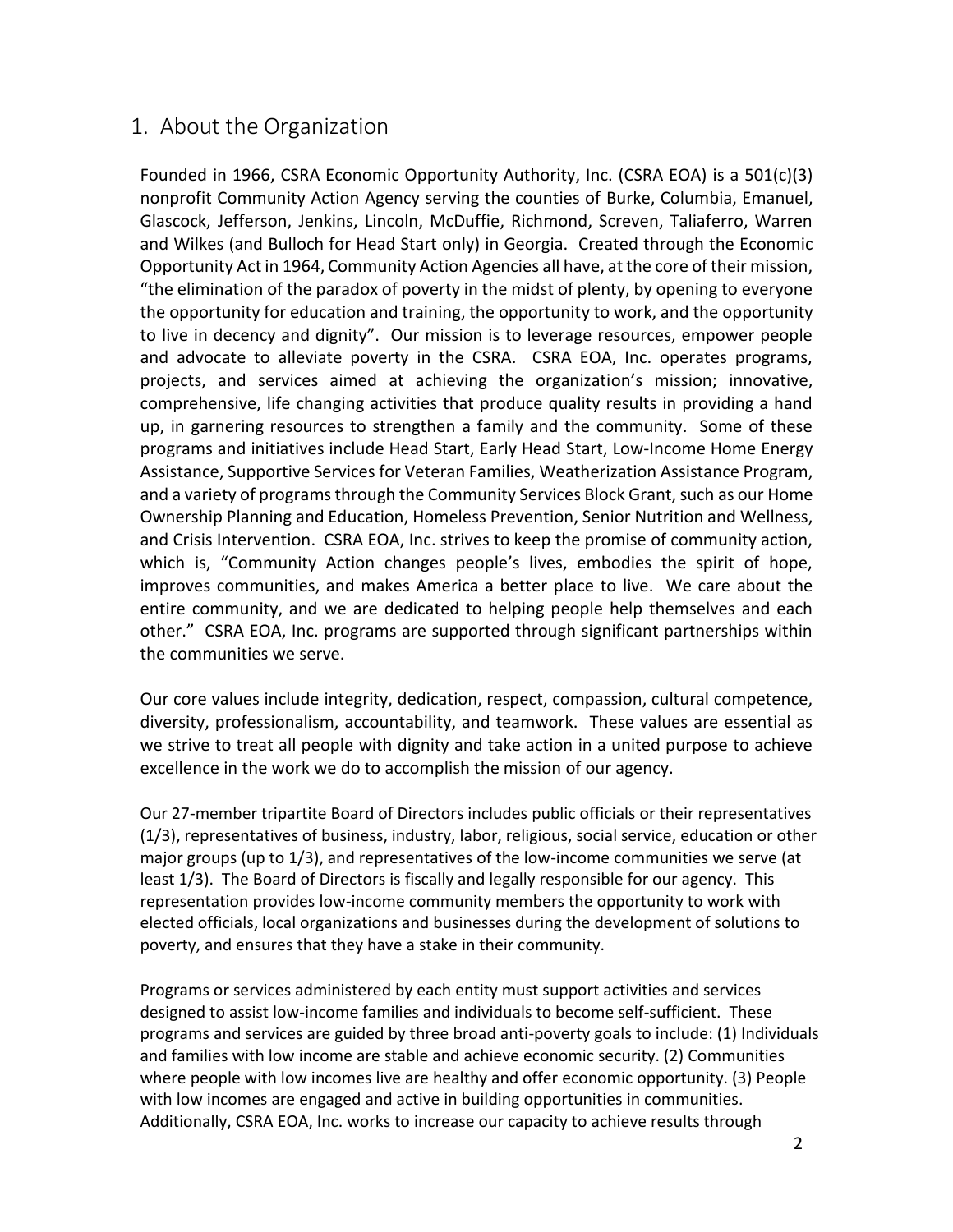partnerships, leveraging resources, developing the capacity of our Board, Policy Council, Staff, and Volunteers.

To accomplish these goals, programs are designed following the principles of Results-Oriented Management and Accountability. The needs and conditions of poverty in the community must be assessed and a clear anti-poverty mission and strategy to address needs in the context of existing resources and opportunities in the community must be considered. Programs, services and activities must include specifically targeted outcomes (results) to achieve anticipated results. Results must be documented and recorded, and information on outcomes must be reported and used to inform annual and long-range planning.

In our current strategic plan (April 2017 – March 2022) five of our key strategies included:

- 1. Integrating and implementing new operating standards into overall operating plans, goals, and outcomes.
- 2. Strengthening partnerships to increase involvement and engagement in antipoverty initiatives.
- 3. Enhancing program and service availability by developing on-line training, information and scheduling.
- 4. Increase leveraging of resources, maintain and increase (individual and businesses donors & foundations) diversity of revenue sources and expand on financial partnerships.
- 5. Enhance agency feedback mechanisms.

More information on the organization is available at [www.csraeoa.org.](http://www.csraeoa.org/)

## 2. Project Overview

CSRA EOA, Inc. currently employs approximate 400 staff members. Staffing levels fluctuate based on funding.

Since 2019, CSRA EOA, Inc. has experienced significant changes to the COVID Pandemic, having to increase the use of technology in service delivery, and in funding streams. We have hired a new Fiscal Officer, are in the process of hiring a new Head Start Director (previous one retired), and have recently had board member turnover (retirements).

To help capitalize on these changes, CSRA EOA, Inc. islooking for a consultant to create a strategic plan through a comprehensive and participatory process.

## 3. Bidders Conference

A Bidder's Conference will be held virtually to answer any questions potential bidders may have as it relates to this project or the agency. To attend, an organization or consultant must register (RSVP), by sending an email as follows:

Subject Line: Strategic Plan Bidders Conference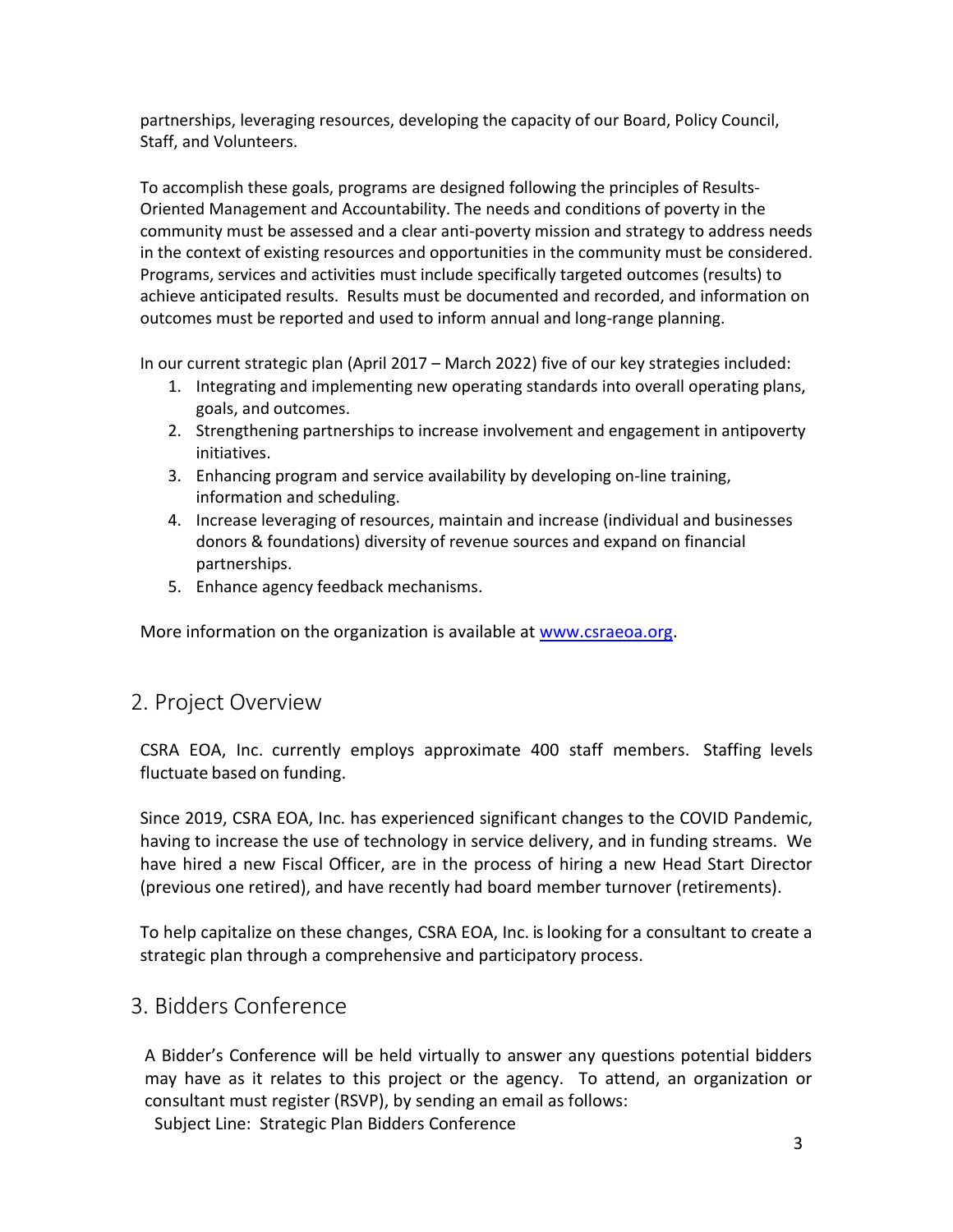In the body of the email, provide the name and email address of the person(s) attending from your organization. This will be the opportunity to ask questions for this project, and will ensure all applicants have questions addressed and receive uniform answers to and benefits obtained by the answers to the questions.

# 4. Scope of Work and Deliverables

We expect the project to include the following:

- Project management
- Design and execution of a strategic visioning and comprehensive planning process
- Develop an actionable strategic plan, including a projected budget for implementation
- Develop recommendations regarding the plan's implementation and support structure

The proposal should include:

- Understanding of the work to be performed, estimated hours, and other pertinent information.
- Organization description, size and structure. Indicate whether the firm is a small or woman- or minority-owned business.
- Qualifications of all staff to be assigned to the project and specify the project manager.
- Resumes of staff to be assigned to the project. Education, position in firm, years and type of experience, continuing professional education, etc., will be considered. Vendor may not sub-contract out any of the work without the preapproval of the sub-contractor by CSRA EOA, Inc.

It is expected that these tasks will be accomplished through a combination of activities, including:

- Background research by consultant on CSRA EOA, Inc. history and current leadership team, including environmental scan of organization and opportunities ahead.
- Focus groups, interviews, surveys and/or any other method that will be useful in receiving partner and community input.
- Facilitated group meetings with the board and staff to create consensus regarding a strategic vision and plan, from which the agency will develop action plans.

5. Project Goals and Target Audience

While CSRA EOA, Inc. seeks the consultant's recommendations regarding the best process to develop an actionable strategic plan, the organization envisions the scope of work will be completed in stages.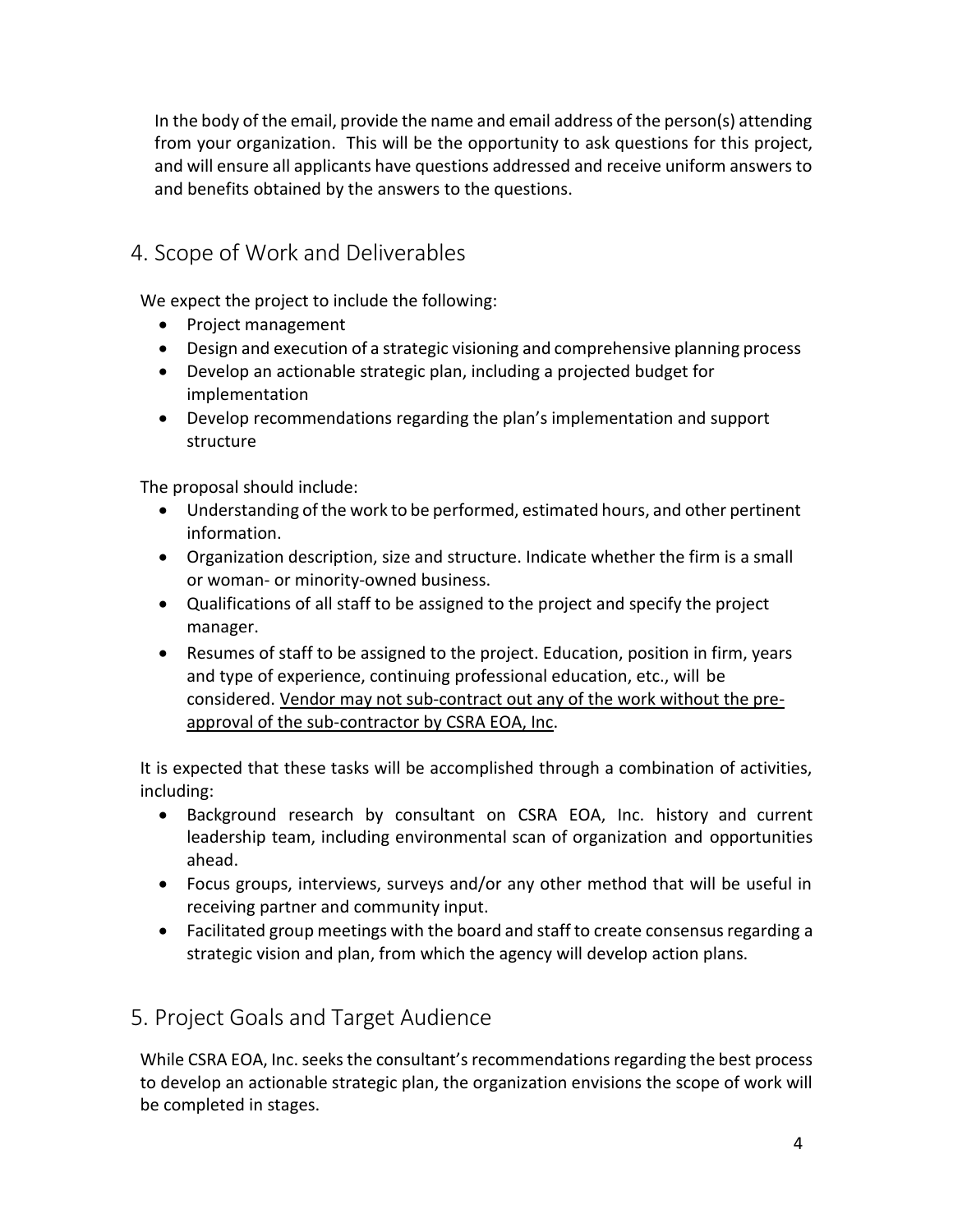### **Stage 1. Discovery - Vision and key goals with CSRA EOA, Inc. Board and Policy Council**

This stage includes consensus building among the CSRA EOA, Inc. Board and Policy Council members to discover a shared strategic vision that:

- is clearly stated
- is compelling
- is timely
- describes a clear and present need
- motivates people to act
- is a worthwhile challenge

### **Stage 2. Research and Validation – Review Community Needs Assessment data and Annual Programmatic reports as needed in preparation for strategic planning.**

This stage should produce the substantive documentation and solutions needed for validation of discovered vision and key goals and inform the strategic planning process.

### **Stage 3. Identify strategic goals and draft the strategic plan**

After the discovery and research phases, stage 3 entails the identification of key strategic goals and the development of an actionable strategic plan that will serve as the overall blueprint for our work. This plan should include:

- An executive summary
- A comprehensive, detailed plan that identifies:
	- o Shared vision
	- o Goals
	- o Objectives
	- o Strategies
	- o Tactics
	- o Responsible partners and their roles
	- o Measures
	- o Outcomes
- This plan should also include:
	- o Resource development strategies
	- $\circ$  Initial communications strategies (What are the key messages? Who are the targets for those messages? How are the messages delivered? Who delivers the messages?)

### **Stage 4. Development of implementation recommendations**

This stage includes the development of recommendations regarding the implementation phase of CSRA EOA Inc.'s work. Included within this phase should be a detailed budget to implement the plan and methods of measuring successful implementation.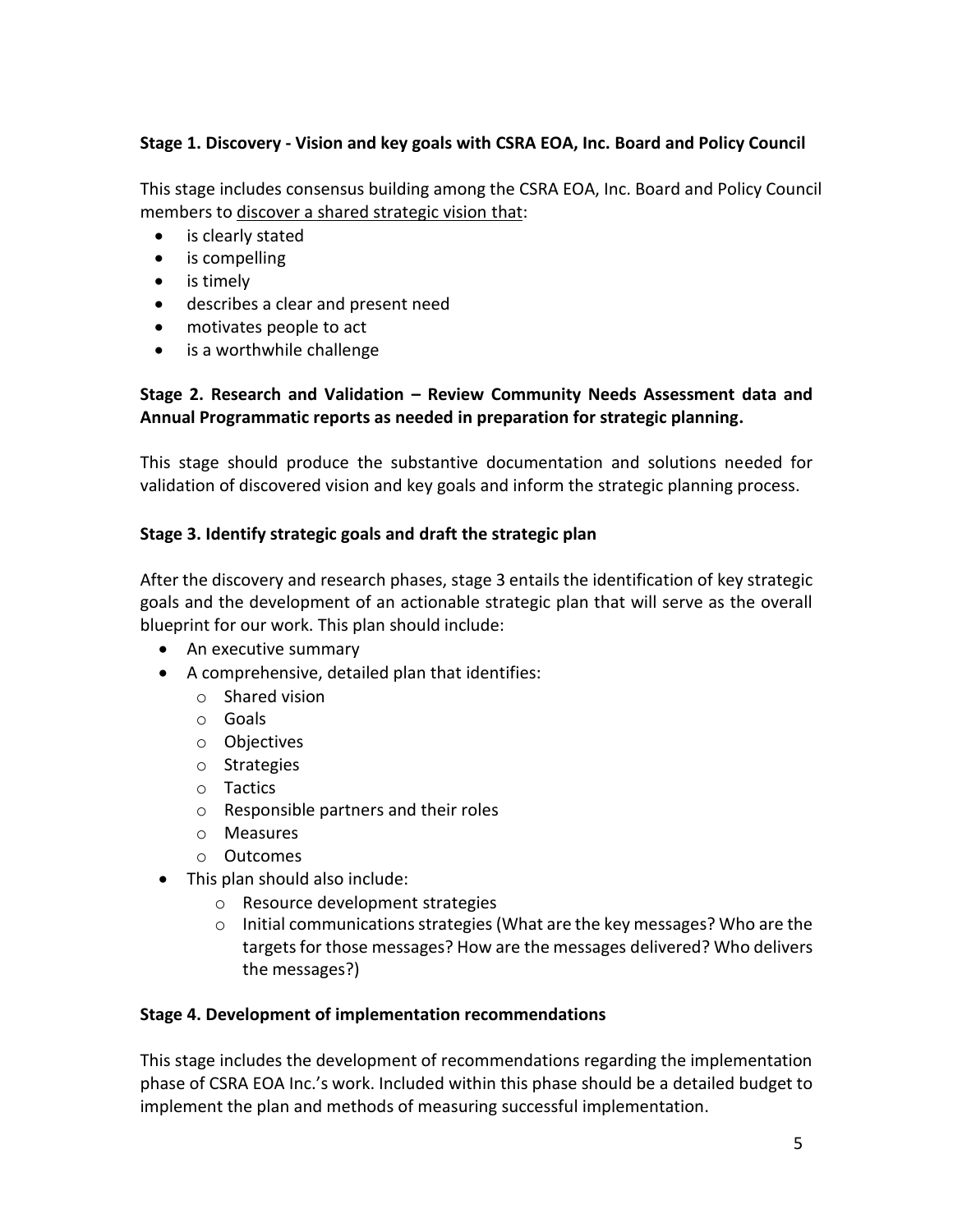# 6. Ownership and Confidentiality

All intellectual property will become the property of CSRA EOA, Inc. All data remains the sole property of the organizations. The vendor shall further agree to keep information related to any and all contracts with CSRA EOA, Inc. in strict confidence, including, but not limited to, the terms of the contract(s) and any confidential business information or proprietary information learned through its dealings with us.

# 7. Proposal Format

To best evaluate the ability of the vendor to meet our goals, please include the following in your proposal:

- A brief explanation of your approach to strategic planning
- A summary of strategic planning experience with a list of some similar projects completed
- Three client references
- Suggested project timeline with major tasks and milestones
- Project budget stage (Stages  $1 4$ )
- Identify who will be involved on your project team, their role, and include their relevant experience.

### **Proposal – Must include the following**:

### **General Information**

CSRA EOA, Inc. understands that the scope of workrequested may be conducted by a single consultant, a consultant group, or by a partnership of consultants. The proposal should provide the name, title, address, telephone number, and email address for each person engaged in the project. If a consultant group or partnership of consultants, the proposal should indicate who will serve as the point person.

### **Consultant Qualifications and Roles**

The proposal must describe the consultant's qualifications to conduct the RFP scope of work activities, expertise, knowledge, and experience. Experience should include examples of conducting similar or related work (i.e., working with other collaborative or collective impact initiatives to create a strategic vision and strategic plan), as well as experience working with non-profits, smaller trade associations, rural and small-metro communities, and regional development organizations.

To accomplish the scope requested, the consultant will need to possess the following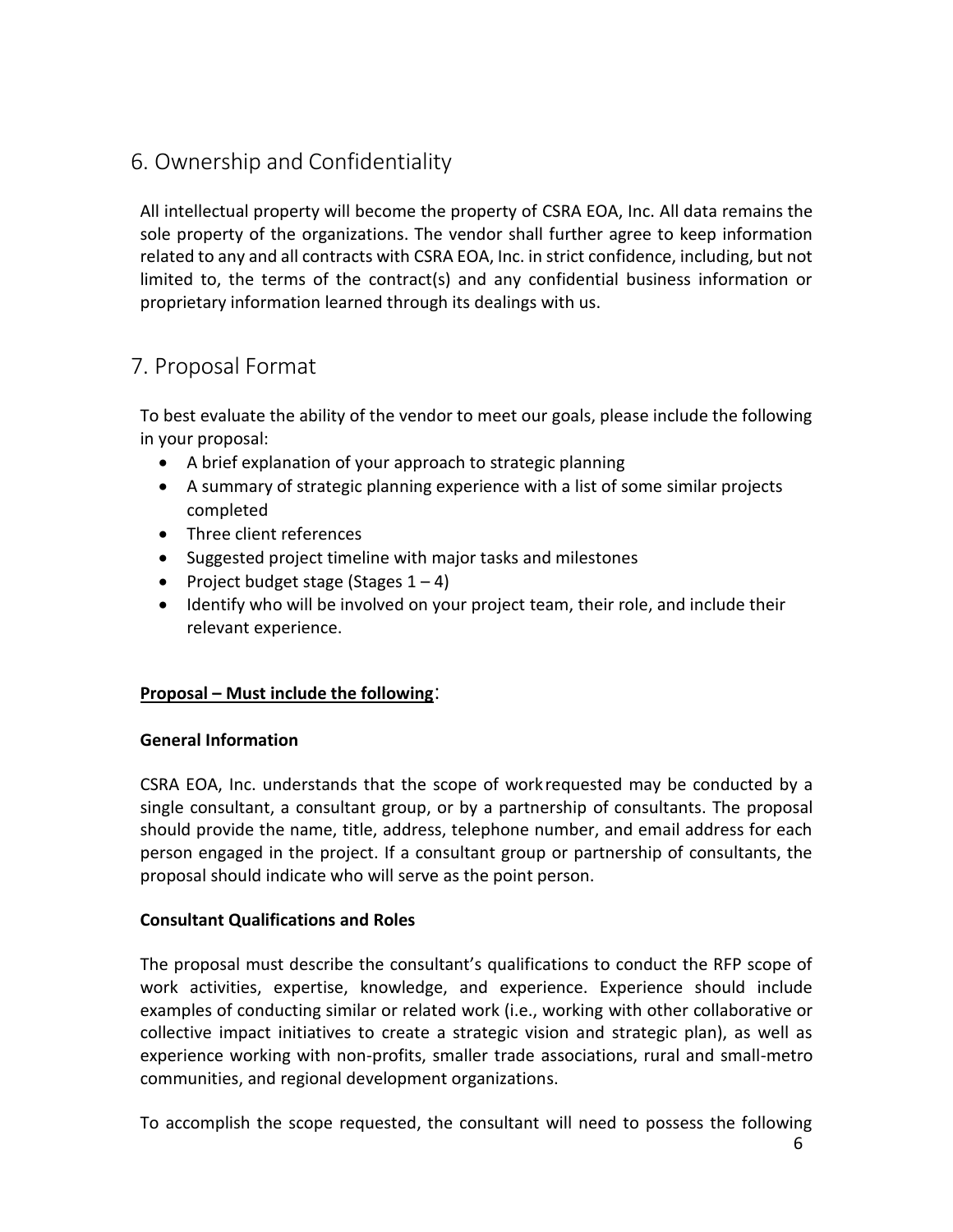qualifications:

- Experience at successfully developing consensus-based strategic plans
- Knowledgeable of collective impact or collaborative strategic initiatives
- Strong facilitation skills
- Experience at creating a neutral environment for, and soliciting input from, individuals from various sectors
- Experience at gathering and utilizing data to inform the strategic planning process
- Knowledge of marketing, communications and branding
- Knowledge of resource development
- Ability to constructively challenge key stakeholders
- Experience inspiring others to think innovatively
- Project management experience

If a consultant group or partnership of consultants is proposed to conduct the RFP scope of work, the proposal must indicate which activities each consultant will conduct as well as information about their level of expertise, knowledge and experience to conduct those specific activities.

### **Work Plan**

The proposal should contain a detailed description of the activities to be conducted by the consultant to complete the requested scope of work, including:

- the specific activities to be conducted at each stage,
- a timeline for the activities at each stage,
- milestones and deliverables tied to those activities, and
- a detailed budget for each task, along with a proposed payment schedule tied to project milestones and/or deliverables.

### **References**

The proposal should include at least three references of individuals who can speak to their experience with the consultant in conducting projects of similar scope. Information regarding each reference should include the individual's name, address, telephone number and email address.

## 8. Scoring

Proposals will be reviewed and evaluated based on the following criteria:

- Qualifications
	- o Consultant has the qualifications necessary to successfully complete the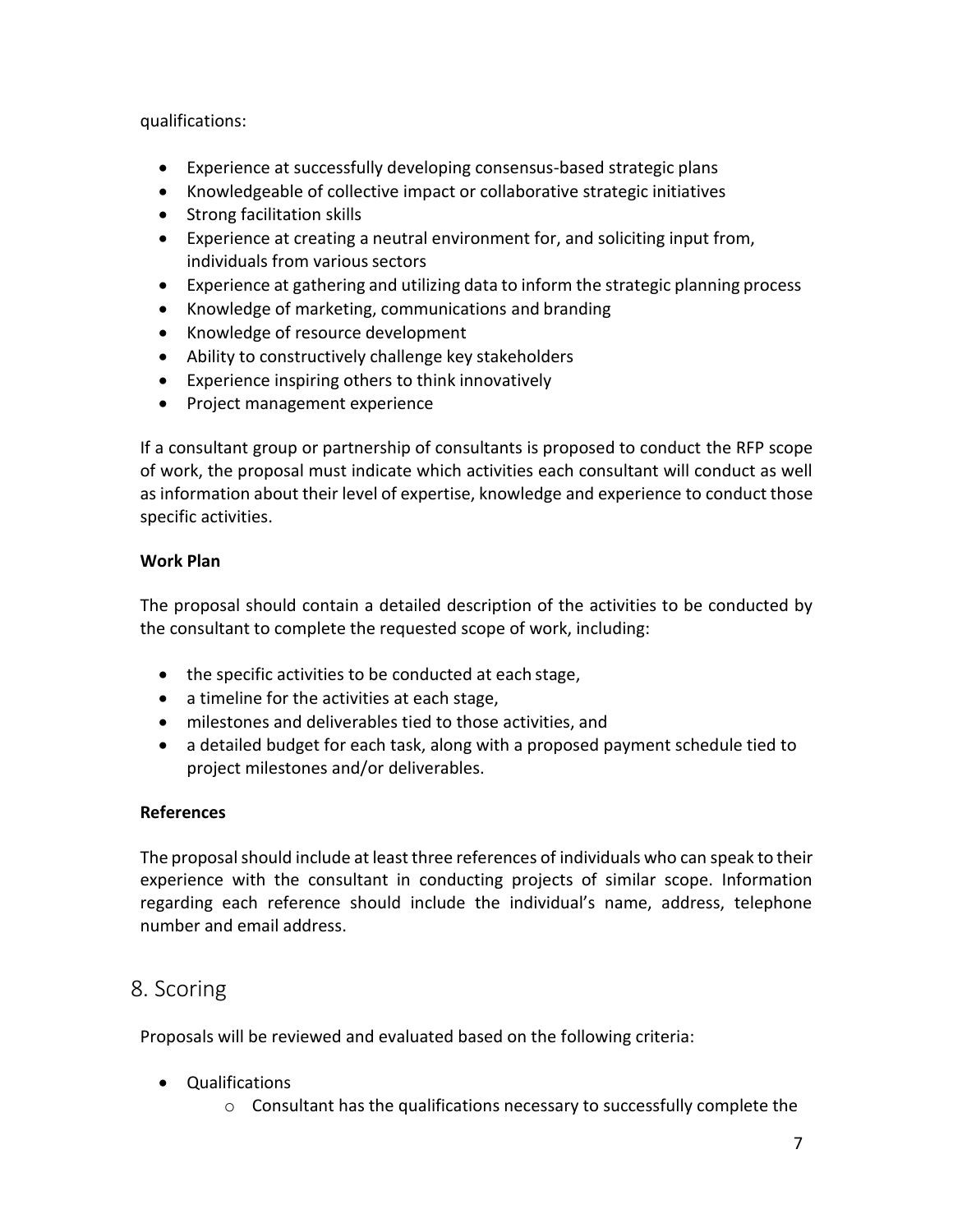scope of work

- o The consultant has prior experience working on similar projects
- o The consultant has prior experience working with similar organizations
- Scope of Proposal
	- $\circ$  The proposal demonstrates an understanding of the project objectives and desired results. The proposal illustrates an approach to the scope of work that will likely lead to the successful development of an actionable strategic plan
	- o The proposal illustrates the consultant's ability to successfully execute the proposed approach
	- o The proposal includes an appropriate process to interact with committee members
- Work Plan
	- o The proposal adequately details project activities and milestones, or deliverables associated with each stage of the scope of work
	- o The proposal includes a detailed timeline for each stage
	- o The work can be completed within a reasonable project timeline
- Budget
	- o The proposal includes a detailed budget for the scope of work
	- o Proposed costs are reasonable

## 9. Process for Proposal Submission and Evaluation

Instructions for submission

a) Closing Submission Date

Proposals are due by 5:00 PM Eastern on Monday, May 23, 2022.

b) Inquiries

Inquiries concerning this RFP should be directed via email to Sharon DuBose, PMP, CCAP at [sedubose@csraeoa.org.](mailto:sedubose@csraeoa.org) All questions should be submitted

c) Conditions of Proposal

All costs incurred in the preparation of a response to this RFP are the responsibility of the bidder and will not be reimbursed by CSRA EOA, Inc.

d) Submission Instructions

Proposals should be submitted in PDF format via email to sedubose@csraeoa.org before the closing submission date. If the file is too large for email, a link to the file should be provided.

Late arrivals will not be accepted. Mailed submissions will not be accepted.

It is the responsibility of the bidder to ensure that the response is received by CSRA EOA, Inc. by the closing submission date. A response may be judged nonresponsive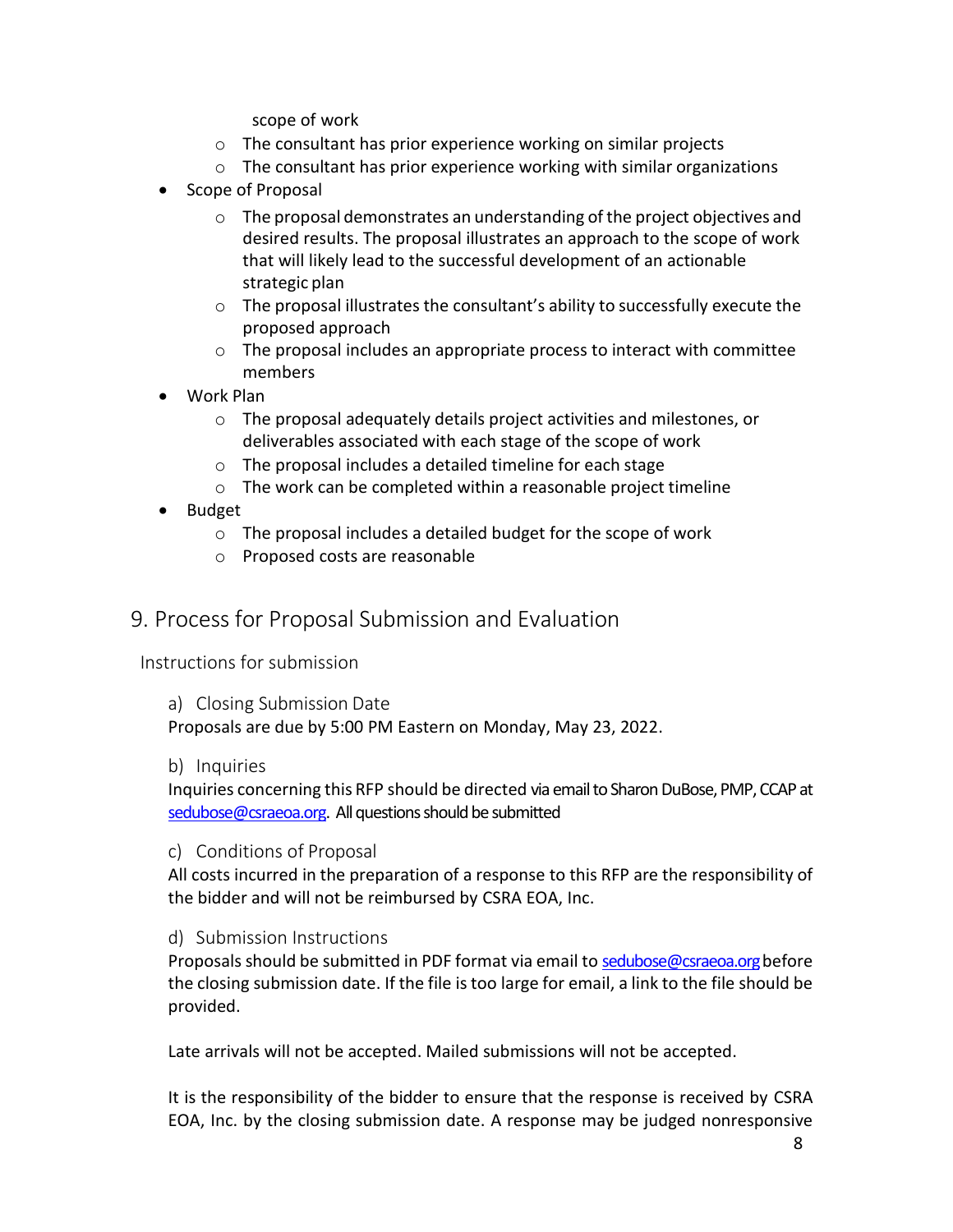and excluded for further consideration if it is not received by the deadline or does not follow the specified format.

### e) Right to Reject

CSRA EOA, Inc. reservesthe right, in its sole discretion, to reject any and all responses received in response to this RFP. A contract for the accepted response will be based upon the factors described in this RFP.

### f) Small Businesses, Minority-Owned Firms, and Women'sEnterprises

CSRA EOA, Inc. will make efforts to utilize small businesses, women's business enterprises, and/or minority-owned firms. A bidder qualifies if it meets the definition established by the Small Business Administration.

### g) Confidentiality

If the bidder deems any material submitted to be proprietary or confidential, that must be indicated in the relevant section(s) of the response.

### h) Notification of Selection and Timeline

It is expected that a bidder will be selected within two to three weeks of the closing submission date, although this timeline is subject to change. CSRA EOA, Inc. reserves the right to cancel this RFP at any time. Upon conclusion of negotiations with the successful bidder, all bidders submitting responses to this RFP will be informed in writing of the name of the successful firm or individual.

RFP Released: Tuesday, April 15, 2022 RSVP for Bidders Conference by: April 29, 2022 at 12:00 noon Virtual Bidders Conference: May 6, 2022 at 10:00 a.m. Proposals due: Monday, May 23, 2022 Vendor selection: May 31, 2022 Project begins: June 1, 2022

### i) Criteria for Selection

CSRA EOA, Inc. will select the proposal which it feels will deliver the highest quality deliverable at the best value. The Executive Director and Planner/Evaluation will conduct initial review of proposals for completeness. An executive committee will review, rate, and rank proposals. This committee will be comprised of agency Department Heads, key program staff, and the chair or appointed representative of the Evaluation and Planning Committee. Results will be submitted to the Executive Director for final selection.

Price will be a significant, but not the only, criteria in evaluating the proposals. Consideration will also be given to the following:

- Ability of the bidder to provide all aspects of the proposal.
- Compliance of the vendor and proposal with the project requirements outlined above.
- The extent to which the proposed deliverable meets the scope and goals